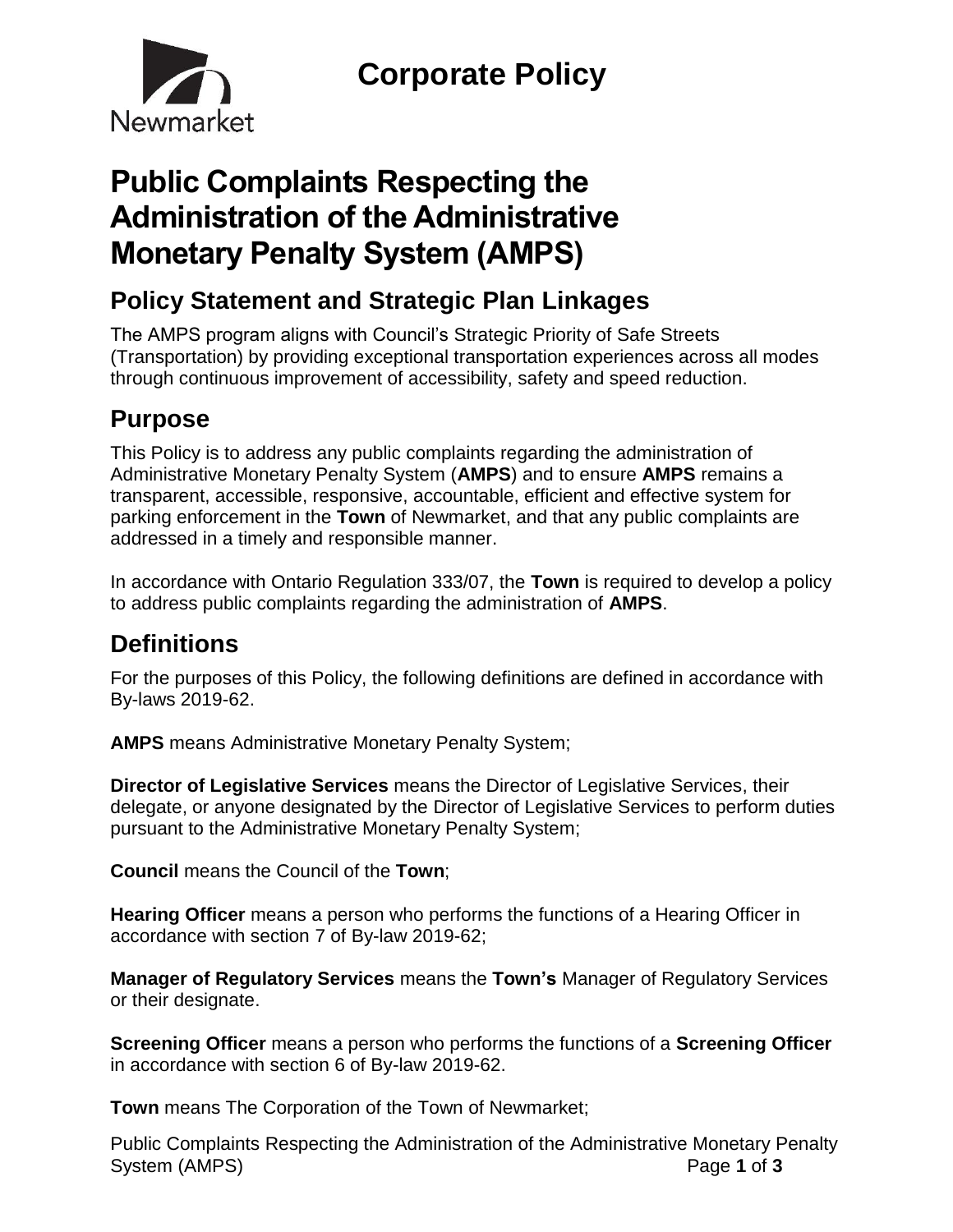### **Provisions**

#### **1. Application**

This Policy applies to all public complaints, informal or formal, regarding all aspects of **AMPS**, and applies to all administrative actions and functions of all **Town** employees and other individuals responsible for the administration of **AMPS**.

Any public complaint filed under this Policy in regards to the administrative actions of a **Town** employee, **Screening Officer** or **Hearing Officer** under **AMPS** shall be referred to the **Director of Legislative Services**, using the prescribed form.

**Screening Officers** and **Hearing Officers** do not have jurisdiction to consider questions relating to the validity of a Statute, Regulation or By-law or the constitutional applicability or operability of any Statute, Regulation or By-law. Any such complaints will not be processed through this Policy.

This Policy is not intended to replace other specific **Town** programs, policies/procedures and legal processes available to the public to address public concerns with **AMPS**.

#### **2. A public complaint shall be processed using the following framework:**

- (a) Any public complaint must be in writing, using the prescribed form, identifying the name and full contact information of the complainant, and sent to the **Manager of Regulatory Services**, or designate, within 30 calendar days of the date of the event for which the complaint is being made.
- (b) All complaints shall be treated as confidential by the **Manager of Regulatory Services**, respecting personal information privacy and confidentiality, in accordance with the Municipal Freedom of Information and Protection of Privacy Act.
- (c) Any complaint regarding a Member of **Council** in respect of the administration of **AMPS** shall be processed in accordance with the **Council** Code of Conduct.
- (d) The **Manager of Regulatory Services**, or designate, will not address or process any public complaint that is deemed by the **Manager of Regulatory Services**, or designate, as frivolous, vexatious, trivial or made in bad faith.
- (e) Where possible, attempts will be made to address public complaints through an informal resolution process before proceeding to a formal resolution process.